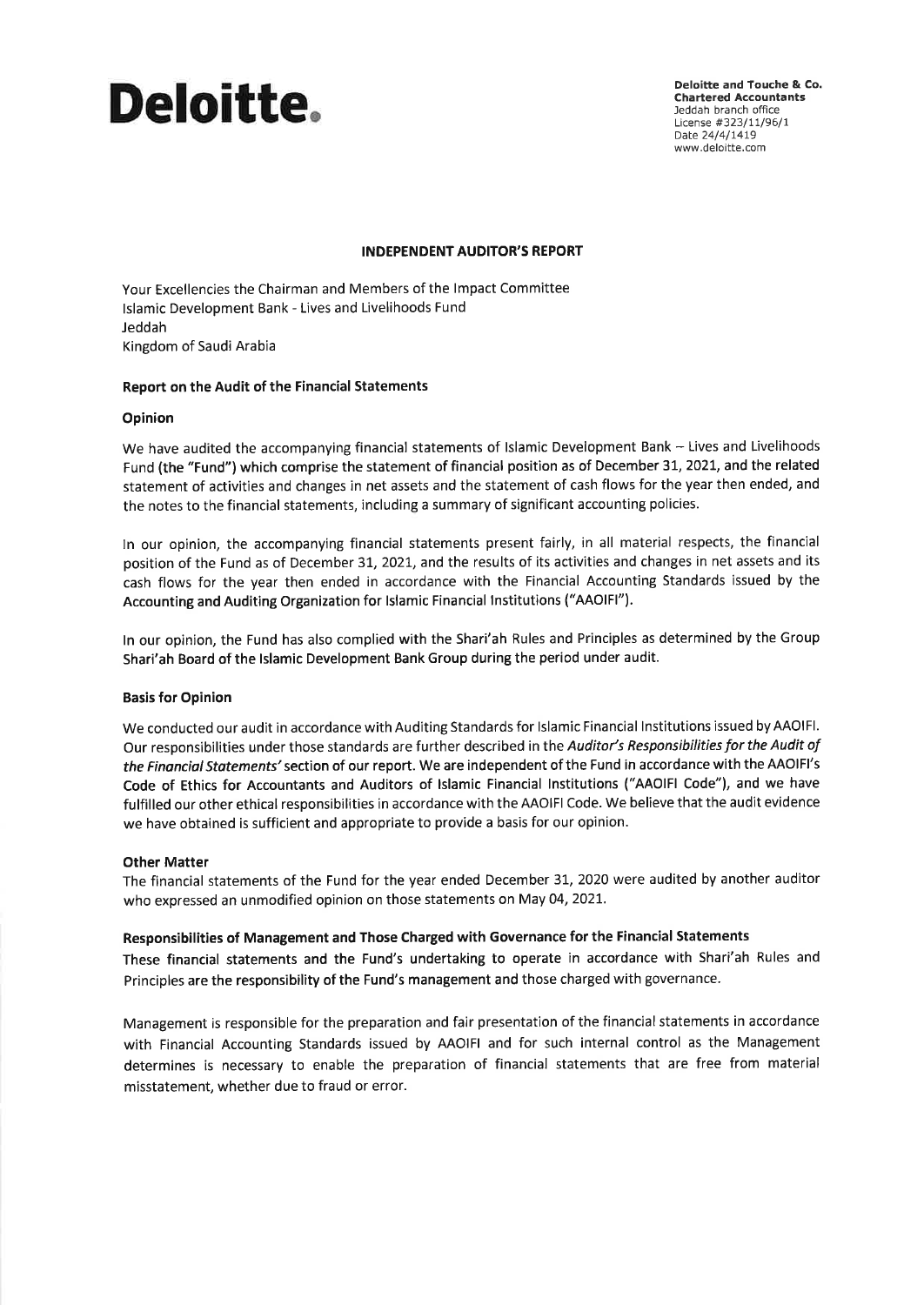# Deloitte.

#### **INDEPENDENT AUDITOR'S REPORT - CONTINUED**

Your Excellencies the Chairman and Members of the Impact Committee Islamic Development Bank - Lives and Livelihoods Fund Jeddah Kingdom of Saudi Arabia

#### Responsibilities of Management and Those Charged with Governance for the Financial Statements - continued

In preparing the financial statements, the management is responsible for assessing the Fund's ability to continue as a going concern, disclosing, as applicable, matters related to going concern and using the going concern basis of accounting unless the management either intends to liquidate the Fund or to cease operations, or has no realistic alternative but to do so.

Those charged with governance are responsible for overseeing the Fund's financial reporting process.

#### Auditor's Responsibilities for the Audit of the Financial Statements

Our objectives are to obtain reasonable assurance about whether the financial statements as a whole are free from material misstatement, whether due to fraud or error, and to issue an auditor's report that includes our opinion. Reasonable assurance is a high level of assurance, but is not a guarantee that an audit conducted in accordance with Auditing Standards for Islamic Financial Institutions issued by AAOIFI will always detect a material misstatement when it exists. Misstatements can arise from fraud or error and are considered material if, individually or in the aggregate, they could reasonably be expected to influence the economic decisions of users taken on the basis of these financial statements.

As part of an audit in accordance with Auditing Standards for Islamic Financial Institutions issued by AAOIFI, we exercise professional judgment and maintain professional skepticism throughout the audit. We also:

- Identify and assess the risks of material misstatement of the financial statements, whether due to fraud or error, design and perform audit procedures responsive to those risks, and obtain audit evidence that is sufficient and appropriate to provide a basis for our opinion. The risk of not detecting a material misstatement resulting from fraud is higher than for one resulting from error, as fraud may involve collusion, forgery, intentional omissions, misrepresentations, or the override of internal control.
- Obtain an understanding of internal control relevant to the audit in order to design audit procedures that are appropriate in the circumstances, but not for the purpose of expressing an opinion on the effectiveness of the Fund's internal control.
- Evaluate the appropriateness of accounting policies used and the reasonableness of accounting estimates and related disclosures made by management.
- Conclude on the appropriateness of management's use of the going concern basis of accounting and, based on the audit evidence obtained, whether a material uncertainty exists related to events or conditions that may cast significant doubt on the Fund's ability to continue as a going concern. If we conclude that a material uncertainty exists, we are required to draw attention in our auditor's report to the related disclosures in the financial statements or, if such disclosures are inadequate, to modify our opinion. Our conclusions are based on the audit evidence obtained up to the date of our auditor's report. However, future events or conditions may cause the Fund to cease to continue as a going concern.
- Evaluate the overall presentation, structure and content of the financial statements, including the disclosures, and whether the financial statements represent the underlying transactions and events in a manner that achieves fair presentation.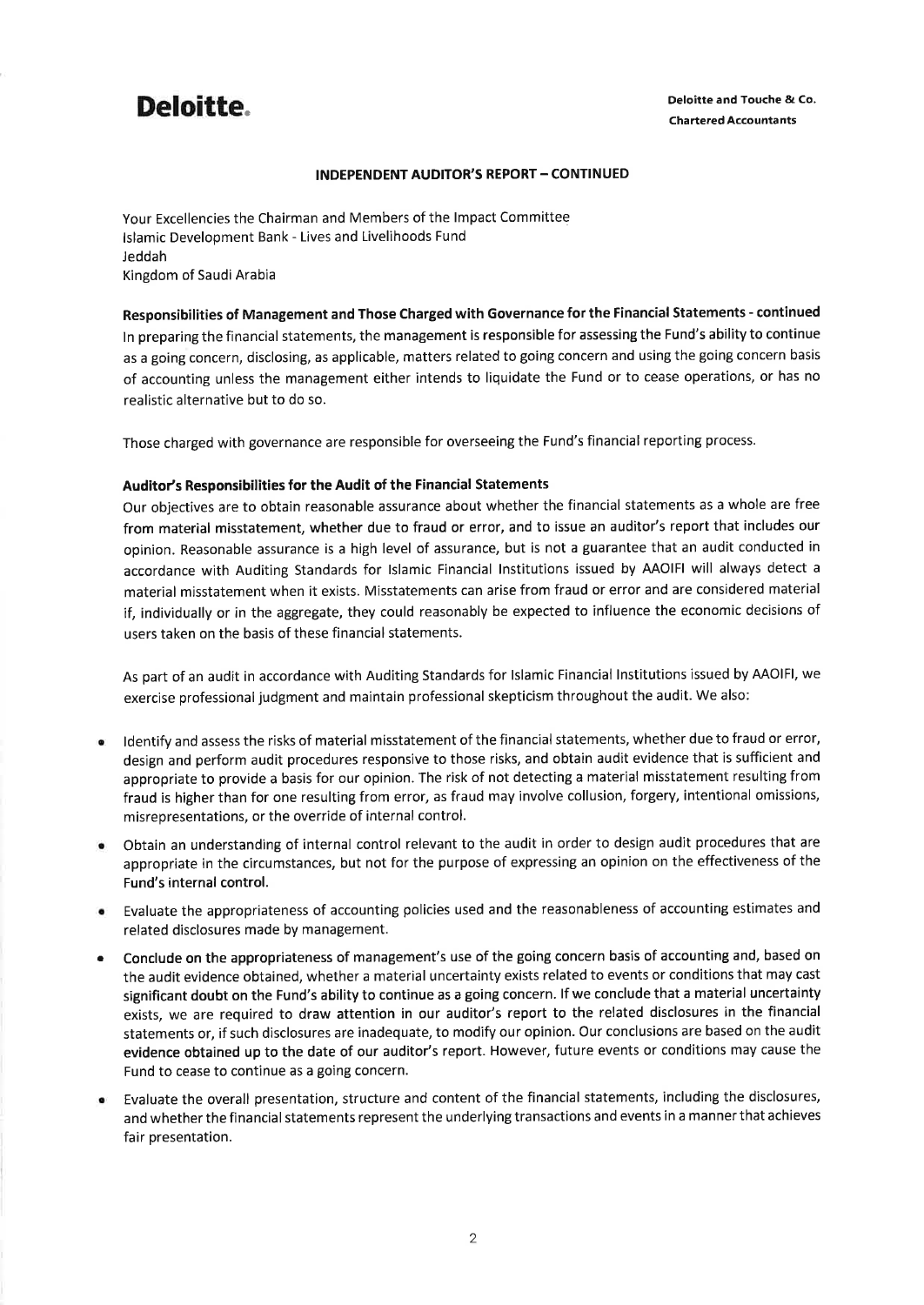

Deloitte and Touche & Co. **Chartered Accountants** 

#### **INDEPENDENT AUDITOR'S REPORT - CONTINUED**

Your Excellencies the Chairman and Members of the Impact Committee Islamic Development Bank - Lives and Livelihoods Fund Jeddah Kingdom of Saudi Arabia

We communicate with those charged with governance regarding, among other matters, the planned scope and timing of the audit and significant audit findings, including any significant deficiencies in internal control that we identify during our audit.

Deloitte and Touche & Co. **Chartered Accountants** 

Waleed Bin Moha'd. Sobahi **Certified Public Accountant** License No. 378

14 Shawwal 1443H May 15, 2022

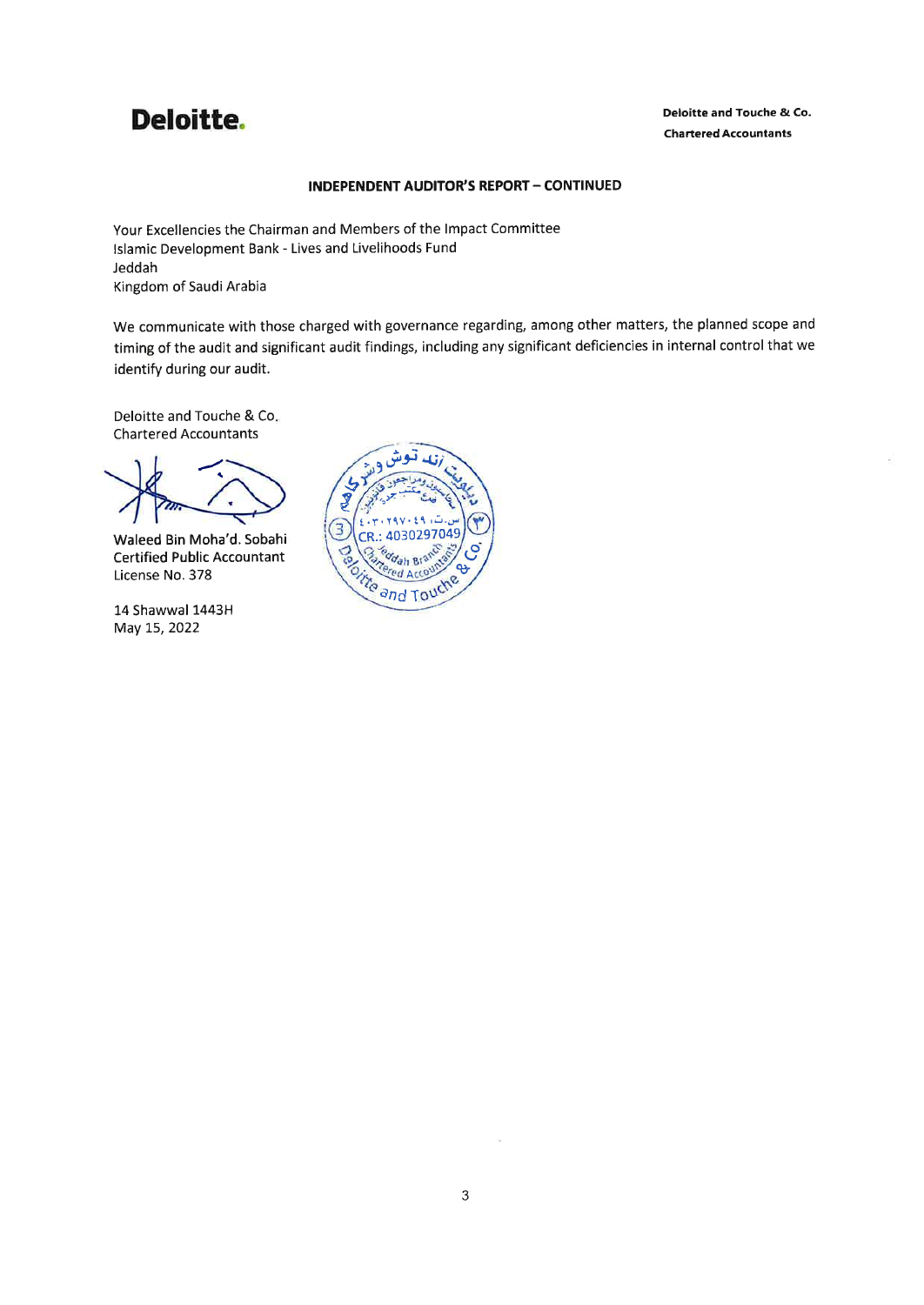|                                     |             | 31 December | 31 December |
|-------------------------------------|-------------|-------------|-------------|
| <b>Assets</b>                       | <b>Note</b> | 2021        | 2020        |
| Cash and bank balances              | 4           | 7,875,998   | 2,638,200   |
| Commodity murabaha placements       | 5           | 165,207,199 | 166,395,432 |
| Contributions receivable from Donor | 6           | 31,408,573  | 18,663,154  |
| <b>Total Assets</b>                 |             | 204,491,770 | 187,696,786 |
| <b>Liabilities</b>                  |             |             |             |
| Due to a related party              | 10          | 1,111,093   | 700,747     |
| Accruals and other liabilities      | 11          | 571,029     | 211,879     |
| <b>Total Liabilities</b>            |             | 1,682,122   | 912,626     |
| <b>Net Assets</b>                   |             | 202.809.648 | 186,784,160 |
| <b>Represented by:</b>              |             |             |             |
| Donor contributions                 | 8           | 199,965,086 | 182,110,019 |
| Reserve amount                      | 8,9         |             | 427,314     |
| Fund resources                      |             | 2,844,562   | 4,246,827   |
|                                     |             | 202.809.648 | 186,784,160 |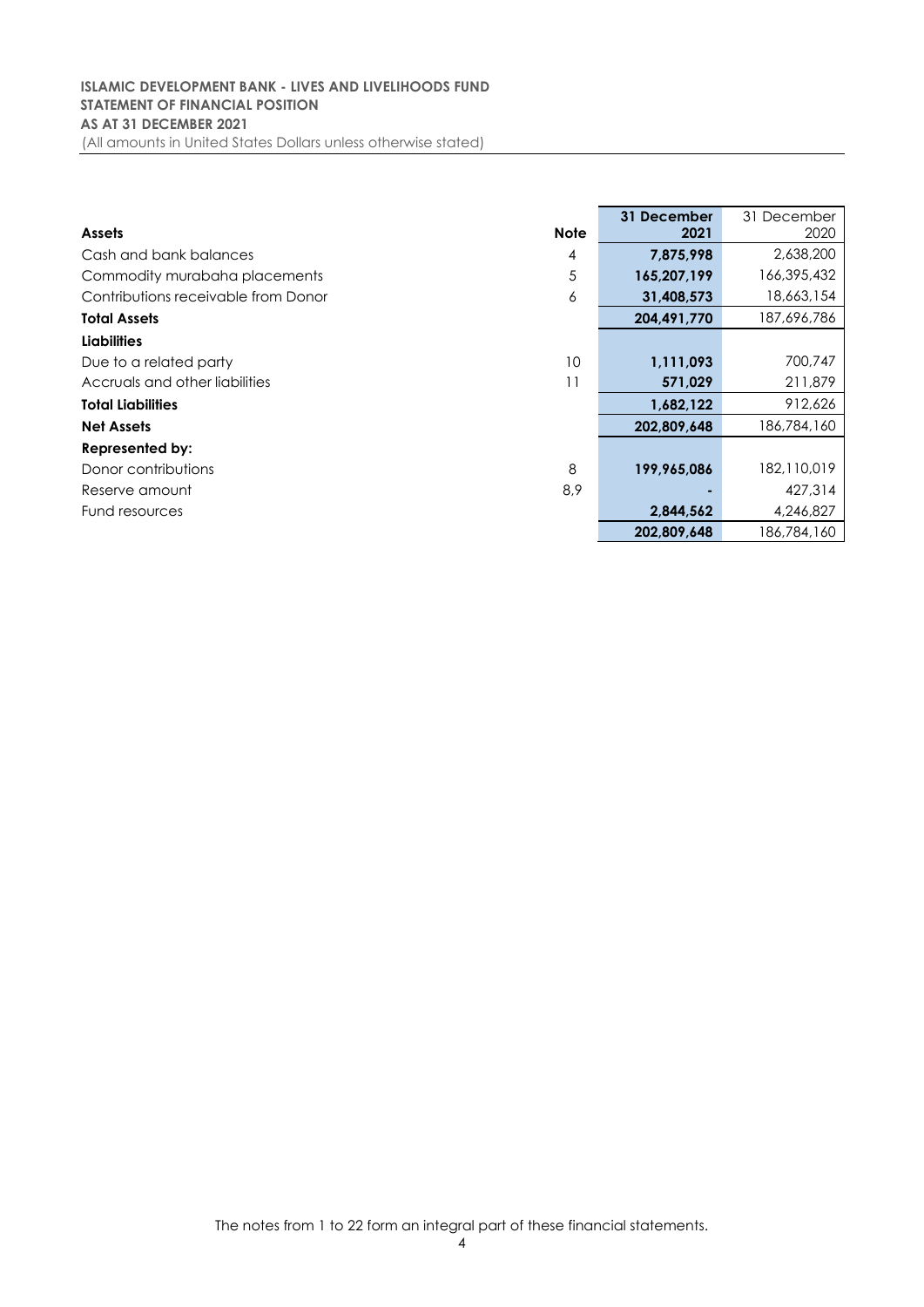### **ISLAMIC DEVELOPMENT BANK - LIVES AND LIVELIHOODS FUND STATEMENT OF ACIVITIES AND CHANGES IN NET ASSETS YEAR ENDED 31 DECEMBER 2021**

(All amounts in United States Dollars unless otherwise stated)

|                                                                | <b>Note</b> | 2021           | 2020           |
|----------------------------------------------------------------|-------------|----------------|----------------|
| Changes in net assets without donor restrictions               |             |                |                |
| Income                                                         |             |                |                |
| Commodity murabaha placements                                  |             | 836,003        | 2,885,921      |
| Income from consultancy grant                                  |             | 180,227        | 387,930        |
| <b>Total income</b>                                            |             | 1,016,230      | 3,273,851      |
| Net assets released from restrictions                          |             |                |                |
| Donor grant contributions                                      | 12          | 36,917,315     | 16,122,697     |
| Donor reserves                                                 | 9           | 427,314        |                |
| Total net assets released from restrictions                    |             | 37.344.629     | 16,122,697     |
|                                                                |             |                |                |
| <b>Expenses</b>                                                |             |                |                |
| Facility administration costs                                  | 13          | (2, 250, 838)  | (952, 931)     |
| Grant expenses                                                 |             | (36, 917, 315) | (16, 122, 697) |
| Consultancy                                                    |             | (214, 482)     | (387,930)      |
| Projects preparation costs                                     | 14          | (371, 643)     | (203,800)      |
| Impairment charge                                              | 7           | (2, 403)       |                |
| <b>Total expenses</b>                                          |             | (39, 756, 681) | (17,667,358)   |
| (Decrease) / increase in Net Assets without Donor restrictions |             | (1, 395, 822)  | 1,729,190      |
| Changes in net assets with donor restrictions                  |             |                |                |
| Donor contributions                                            | 8           | 54,772,382     |                |
| Net assets released from restrictions                          |             | (37, 344, 629) | (16, 122, 697) |
| Increase / (decrease) in net assets with donor restrictions    |             | 17,427,753     | (16, 122, 697) |
|                                                                |             |                |                |
| Increase / (decrease) in total net assets                      |             | 16,031,931     | (14, 393, 507) |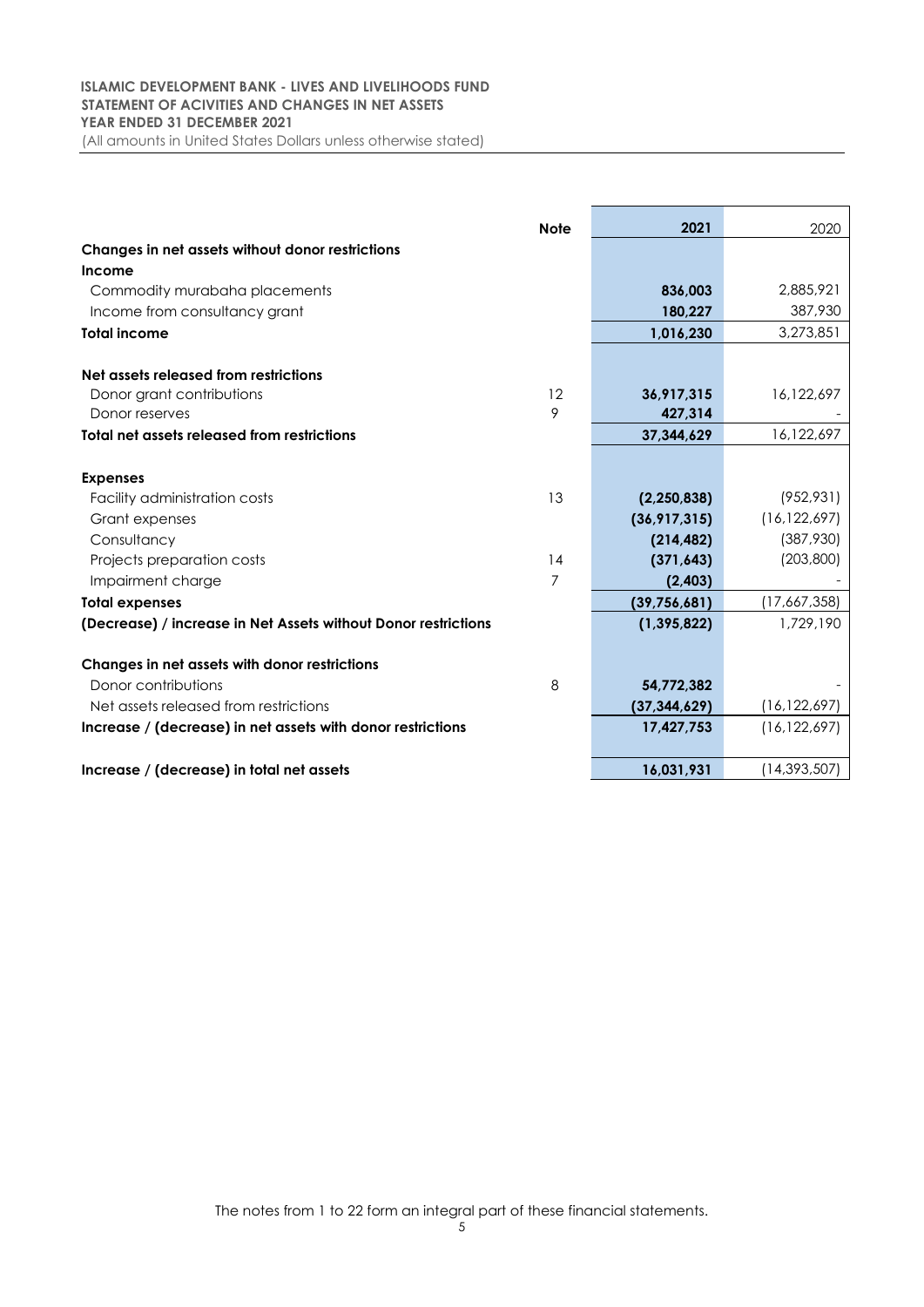## **ISLAMIC DEVELOPMENT BANK - LIVES AND LIVELIHOODS FUND STATEMENT OF ACIVITIES AND CHANGES IN NET ASSETS (CONTINUED) YEAR ENDED 31 DECEMBER 2021**

(All amounts in United States Dollars unless otherwise stated)

|                                                                 | 2021        | 2020         |
|-----------------------------------------------------------------|-------------|--------------|
| Net assets at the beginning of the year                         | 186,784,160 | 201,177,667  |
| Adjustment against allowance for credit losses – FAS30 (note 7) | (6, 443)    |              |
| Adjusted net assets at the beginning of the year                | 186,777,717 | 201,177,667  |
| Increase / (decrease) in total net assets                       | 16,031,931  | (14,393,507) |
| Net assets at the end of the year                               | 202,809,648 | 186,784,160  |
|                                                                 |             |              |
| <b>Represented by:</b>                                          |             |              |
| Donor contributions – restricted                                | 199,965,086 | 182,537,333  |
| Accumulated surplus                                             | 2.844.562   | 4,246,827    |

The notes from 1 to 22 form an integral part of these financial statements.